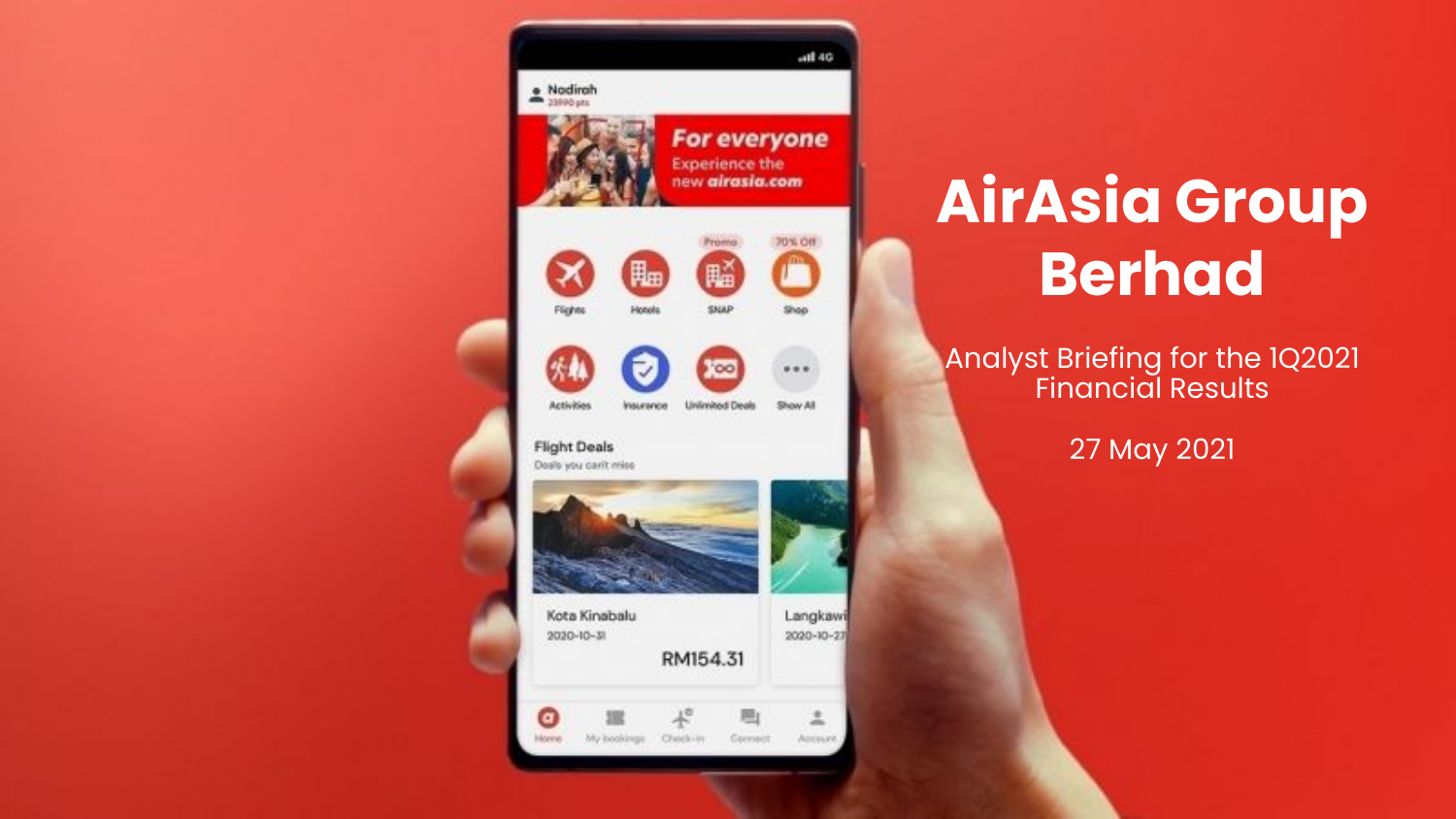# **Legal Disclaimer**



Information contained in our presentation is intended solely for your personal reference and is strictly confidential. Such information is subject to change without notice, its accuracy is not guaranteed and it may not contain all material information concerning the Company. Neither we nor our advisors make any representation regarding, and assumes no responsibility or liability for, the accuracy or completeness of, or any errors or omissions in, any information contained herein.

In addition, the information contains projections and forward-looking statements that reflect the Company's current views with respect to future events and financial performance. These views are based on current assumptions which are subject to various risks and which may change over time. No assurance can be given that future events will occur, that projections will be achieved, or that the Company's assumptions are correct. Actual results may differ materially from those projected.

This presentation is strictly not to be distributed without the explicit consent of Company's management under any circumstances.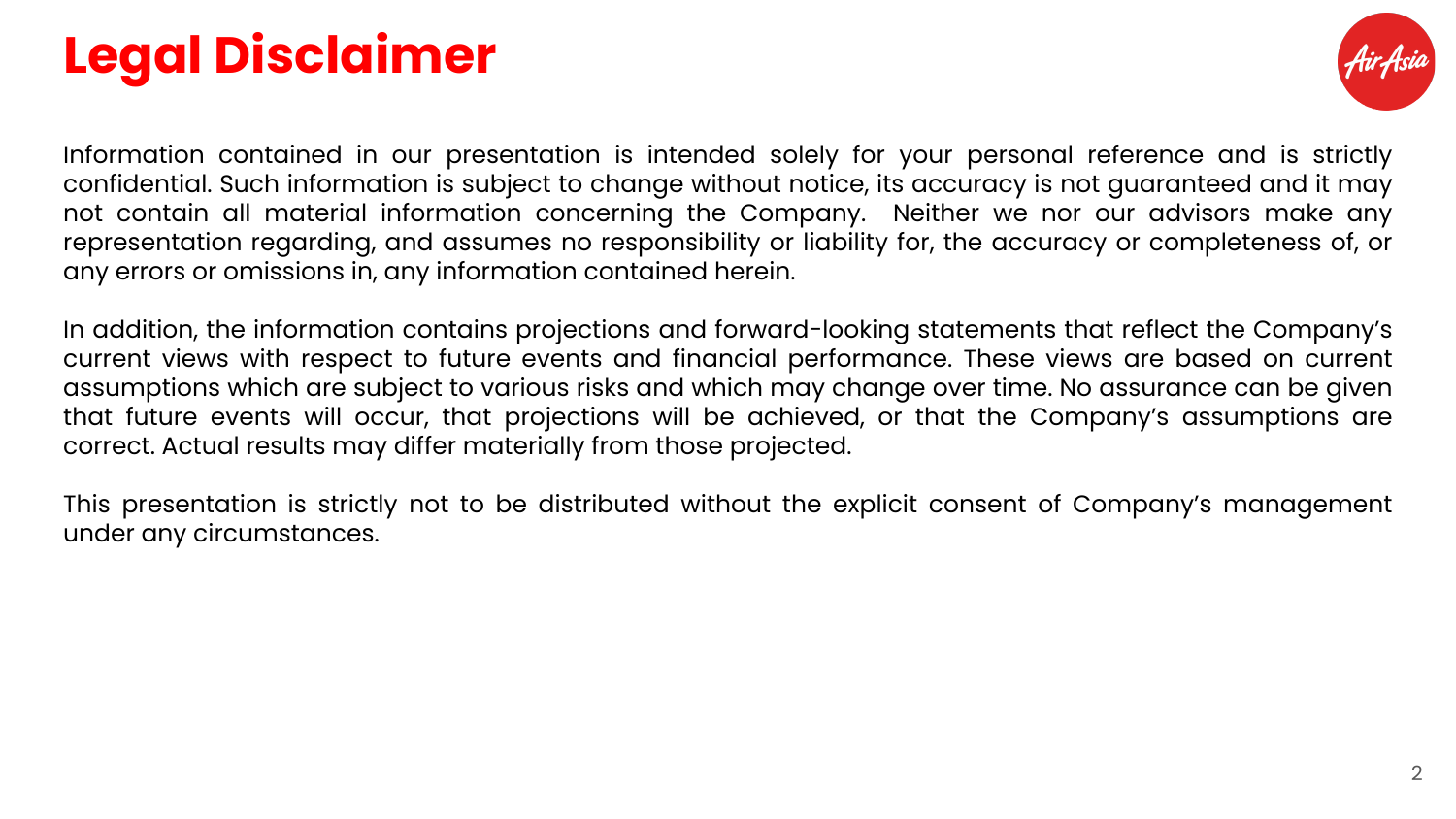# **1Q21 Key Highlights**



**We are seeing our hard work in 2020, of putting the right foundations as a leaner and more optimised airline operations, paying off with lower cost and cash burn QoQ. This was despite starting 2021 with international borders remaining closed and further domestic travel restrictions put into place as many countries experienced its third wave of the pandemic.**

### **Cost containment measures continued to support liquidity**

- **●** Fixed costs reduced 54% in 1Q21 YoY. On a QoQ downtrend since Covid hit in late 1Q20
- Airline staff cost down 62% YoY and another 16% QoQ due to headcount rationalisation & attrition
- Restructured our fuel hedges with supportive counterparties. No more fuel hedging losses from 2Q21 onwards
- **●** Continued support from lessors & banks for deferrals, as seen in the 80% YoY reduction in repayment of borrowings and lease liabilities for 1Q21

### **Digital gaining traction**

- airasia digital contributed 39% to Group revenue in 1Q21, compared to 8% in 1Q20
- airasia super app reported strong YoY revenue growth of 45%
- BigPay EBITDA narrowed 38% YoY as costs were reduced by 33% during the quarter
- Teleport revenue tripled QoQ as there were more charter flights especially to China, India and Thailand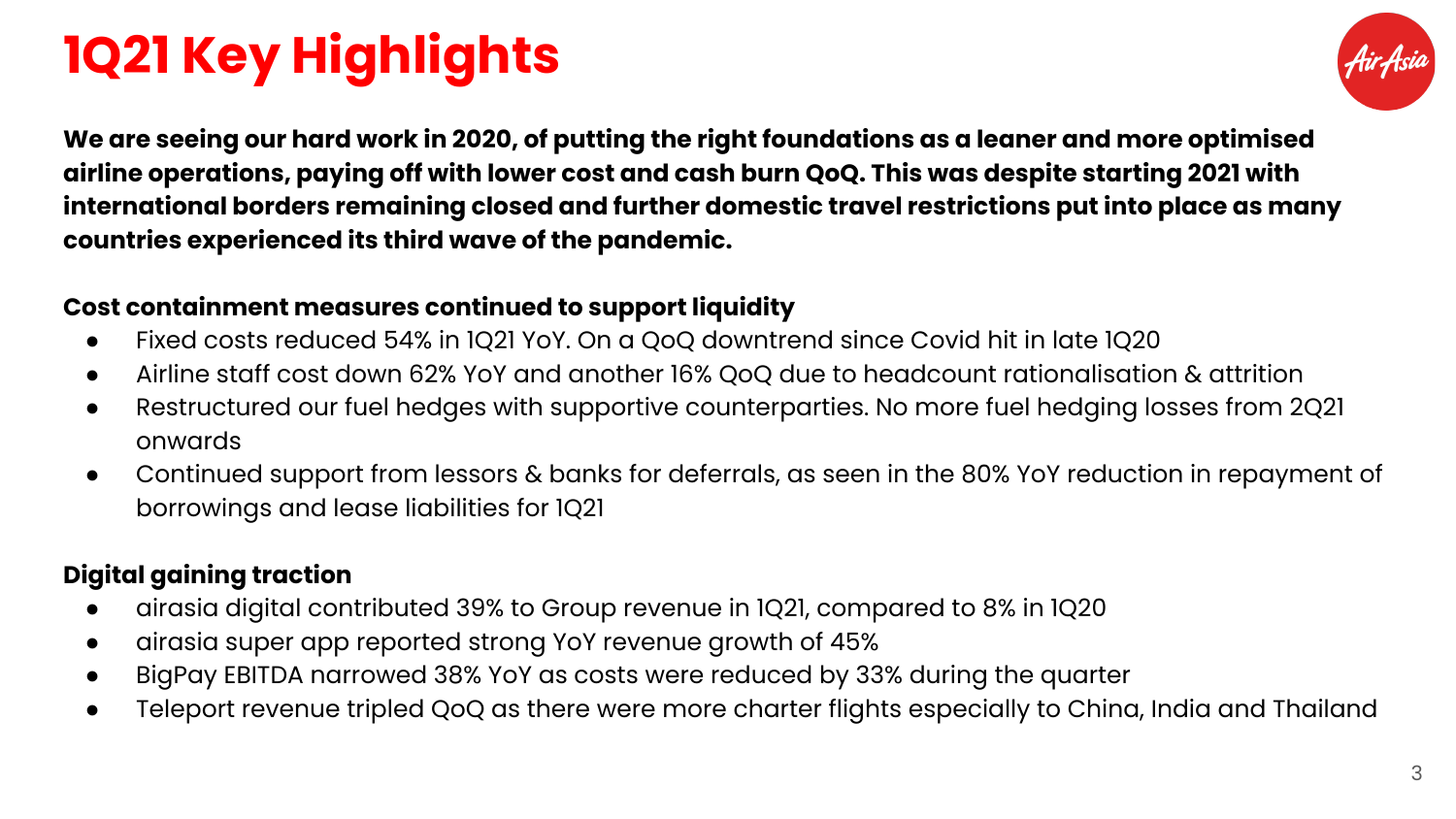# **1H21 Digital Highlights**



### **airasia super app**

| Feb                                                                            | <b>March</b>                                                                              | <b>April</b>                                                                             |  |  |  |
|--------------------------------------------------------------------------------|-------------------------------------------------------------------------------------------|------------------------------------------------------------------------------------------|--|--|--|
| <b>Extended Unlimited free</b><br>delivery to all Unlimited                    | • Launched Asean Unlimited, offering unlimited<br>domestic flights and unlimited delivery | · airasia beauty launched in Malaysia &<br>Indonesia<br>• airasia food expands to Penang |  |  |  |
| pass holders                                                                   | • Launched airasia food in Singapore                                                      |                                                                                          |  |  |  |
| <b>BigPay</b>                                                                  |                                                                                           |                                                                                          |  |  |  |
| <b>Feb</b>                                                                     | Apr                                                                                       | May                                                                                      |  |  |  |
| Launched 7-eleven cash topups<br>across Malaysia (>2,400 stores)               | Roll out all-in-one Lifestyle Insurance                                                   | Selected for the eBelia programme<br>allowing users to claim RM150 from June             |  |  |  |
| <b>Teleport</b>                                                                |                                                                                           |                                                                                          |  |  |  |
| Jan                                                                            | March                                                                                     | May                                                                                      |  |  |  |
| <b>Received Forwarding</b><br>Agent license to facilitate<br>24-hours delivery | • Partners with McDonald's in the Philippines                                             | <b>Obtained Postal and Courier License</b><br>from the MCMC                              |  |  |  |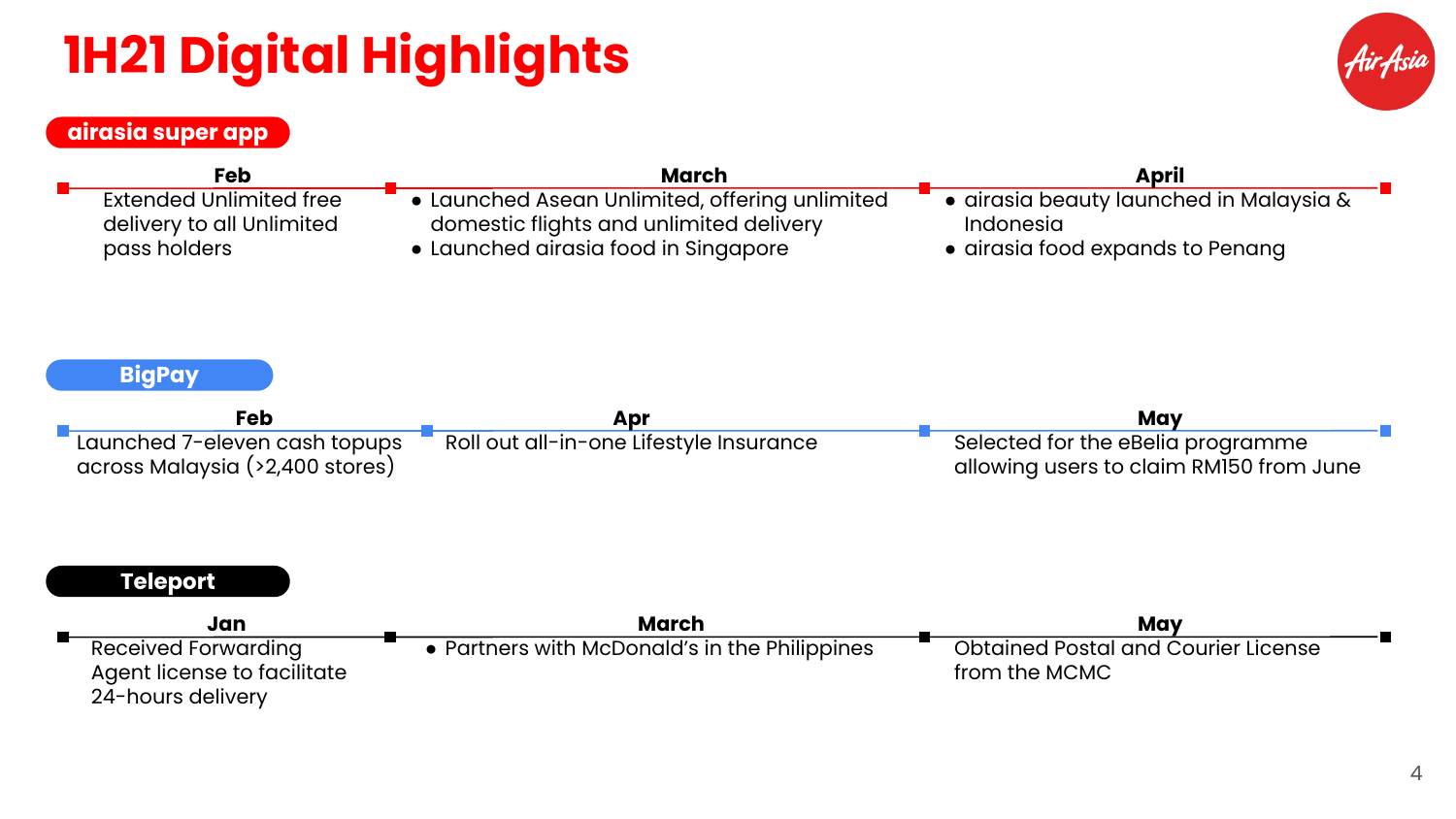# **1Q21 Financial Performance**





#### **Group Revenue declined 87% YoY, up 12% QoQ:**

*\*Adjusted 1Q20 PAT excluded forex and fair value on derivative losses of RM302mil as well as fuel swap loss of RM103mil*

- Softer passenger revenue QoQ offset by Teleport revenue which tripled QoQ as there were more charter flights especially to China, India and Thailand
- Airline revenue down 91% YoY and 12% QoQ due to lockdown and interstate travel restrictions in Malaysia since January 2021. Operated 19% of pre-Covid domestic capacity during the quarter. International borders remained closed
- AirAsia Philippines carried 43% more passengers QoQ, while all the 4 AOCs saw improvements in operations in March compared to February

#### **Group EBITDA of negative RM217 million in 1Q21 vs breakeven in 1Q20**

#### **PAT in the red due to:**

- Revenue shortfall due to travel restrictions and lockdowns
- Airline opex reduction of 83% was insufficient to cover 91% decline in airline revenue
- Loss of forex and fair value on derivatives of RM157 million and fuel swap loss of RM30 million
- IFRS16 depreciation & interest expense of RM527mn despite receiving deferrals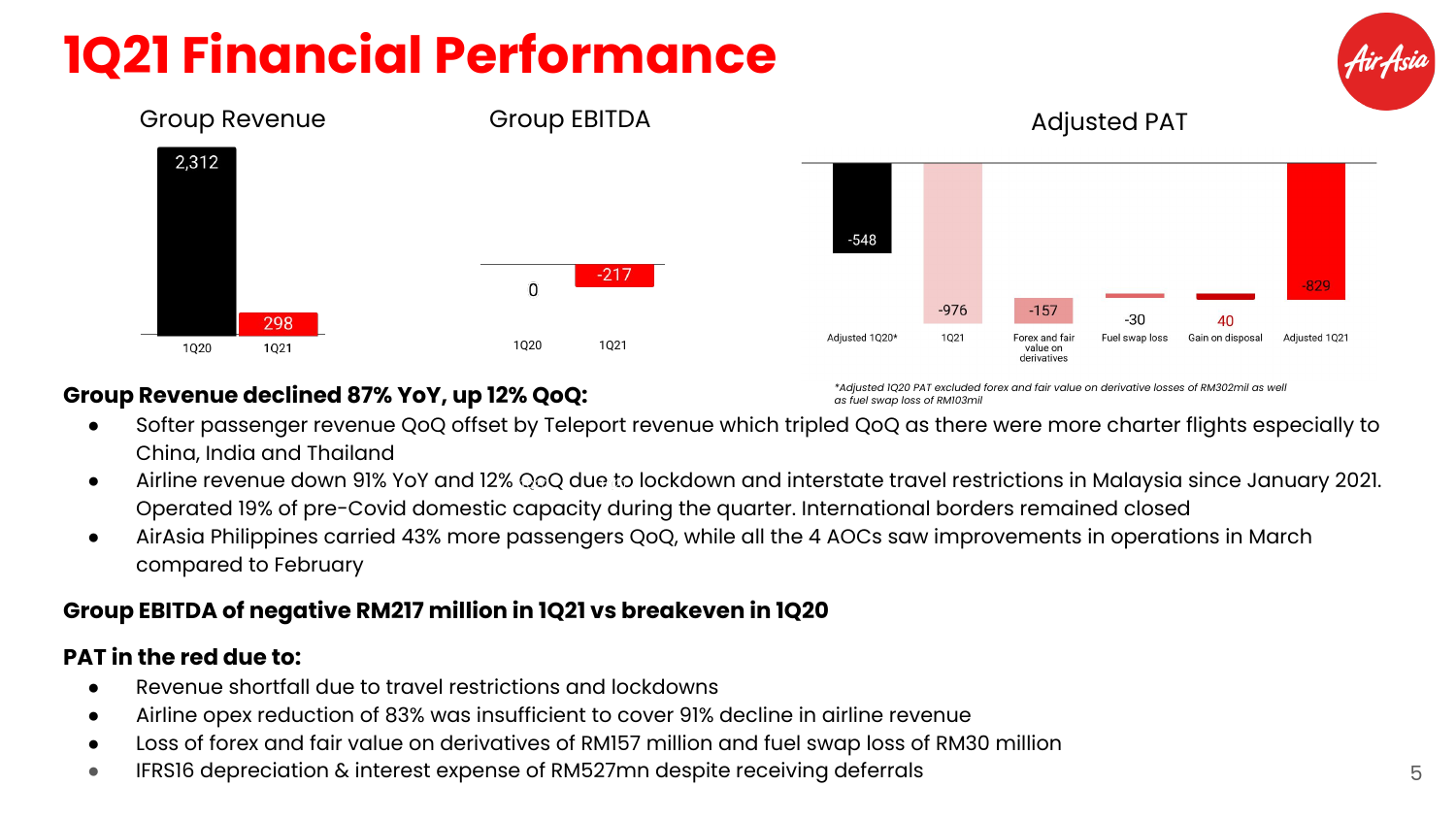### **Fixed costs and cash burn capped by strict measures**



### **1Q21 Fixed Costs Reduced by 54% YoY, 11% QoQ**

- Staff costs decreased by 62% YoY & 16% QoQ due to headcount rationalisation, voluntary salary cuts and attrition
- Non-variable maintenance successfully reduced by 73% YoY in 1Q21 due to asset optimisation
- Other opex was cut down by 43% YoY due to strict cost control measures implemented for marketing, rental and IT spend

### **Cash burn in 1Q21 similar to 4Q20**

- Raised RM336mn from private placement
- SLB of 1 engine & sale of 1 engine
- Operating cashflow burn averaging RM88mn/month in 1Q21, close to 3Q20 levels, despite revenue in 1Q21 47% lower vs 3Q20



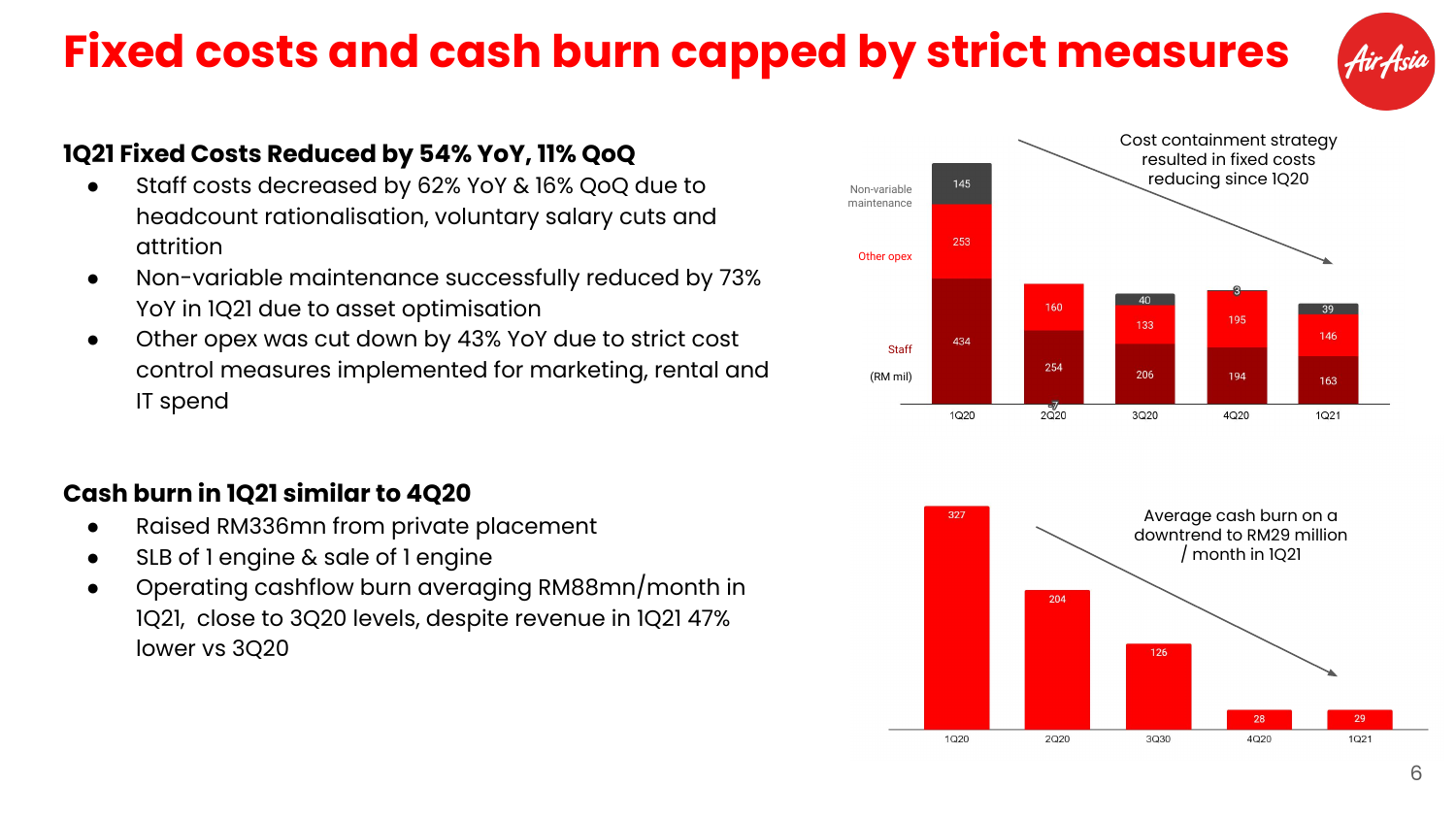### **Encouraging March; Op stats in 2Q21 expected to be similar to 1Q21**



In 1Q21, **Group load factor** was decent at 67%, as the Group actively managed capacity to match demand. PAA held its load factor firm at 74%, higher than other entities

Our AOCs experienced slower operations in the early start of the year due to rising cases in our operating markets. However, as vaccines rollout accelerated within the Asean region, **number of passengers carried in March improved month-on-month compared to February**:

84% increase for MAA, 57% increase for PAA, 29% increase for IAA, 169% increase for TAA

**IAA** operated close to 70% of pre-Covid domestic capacity in 1Q, demonstrating strong signs of recovery. Drop in Jan 2021 MoM was driven by low travel season combined with government's tighter restrictions on travel

**TAA** managed to resume all domestic routes by end March, however is being impacted by third Covid-19 wave that began since early Apr 2021.

**MAA**'s recovery remain subdued due to the lockdown imposed in Malaysia since early Jan 2021.

We expect domestic operations in Malaysia and Philippines would be sub-25% of pre-covid levels until Sept 2021 while more people are vaccinated.

Nonetheless, we remain confident of our ability to recover quickly and strongly due to pent-up demand. Our observation shows that whenever there's a relaxation in domestic travel, there would be a significant **spike in spontaneous travel** resulting in an **increase in forward bookings**



#### **Domestic Capacity (% of 2019)**

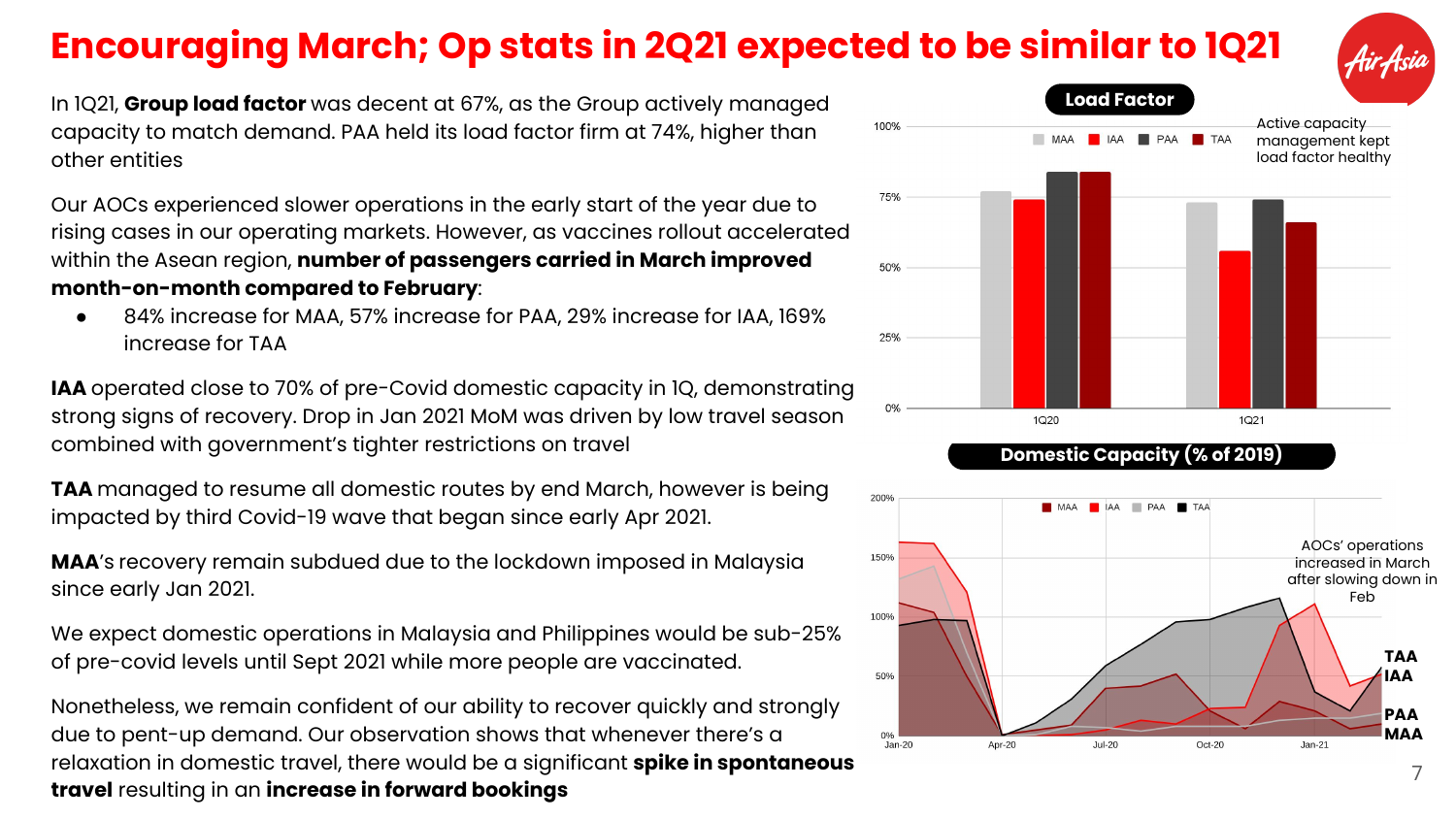### **Countries with significant progress in vaccination are showing promising signs of stabilisation in daily new cases**



Source: Our World In Data (extracted on 27 May 2021), AirAsia Staff Analysis

Correlation refers to the statistical relationship between "Daily New Cases" and "% Population Vaccinated". The higher the absolute number, the stronger the statistical relationship. However, correlation does not necessarily explain the causal relationship between the indicators as there could be other factors in play. Note: X-axis refers to number of days since the start of national vaccination programme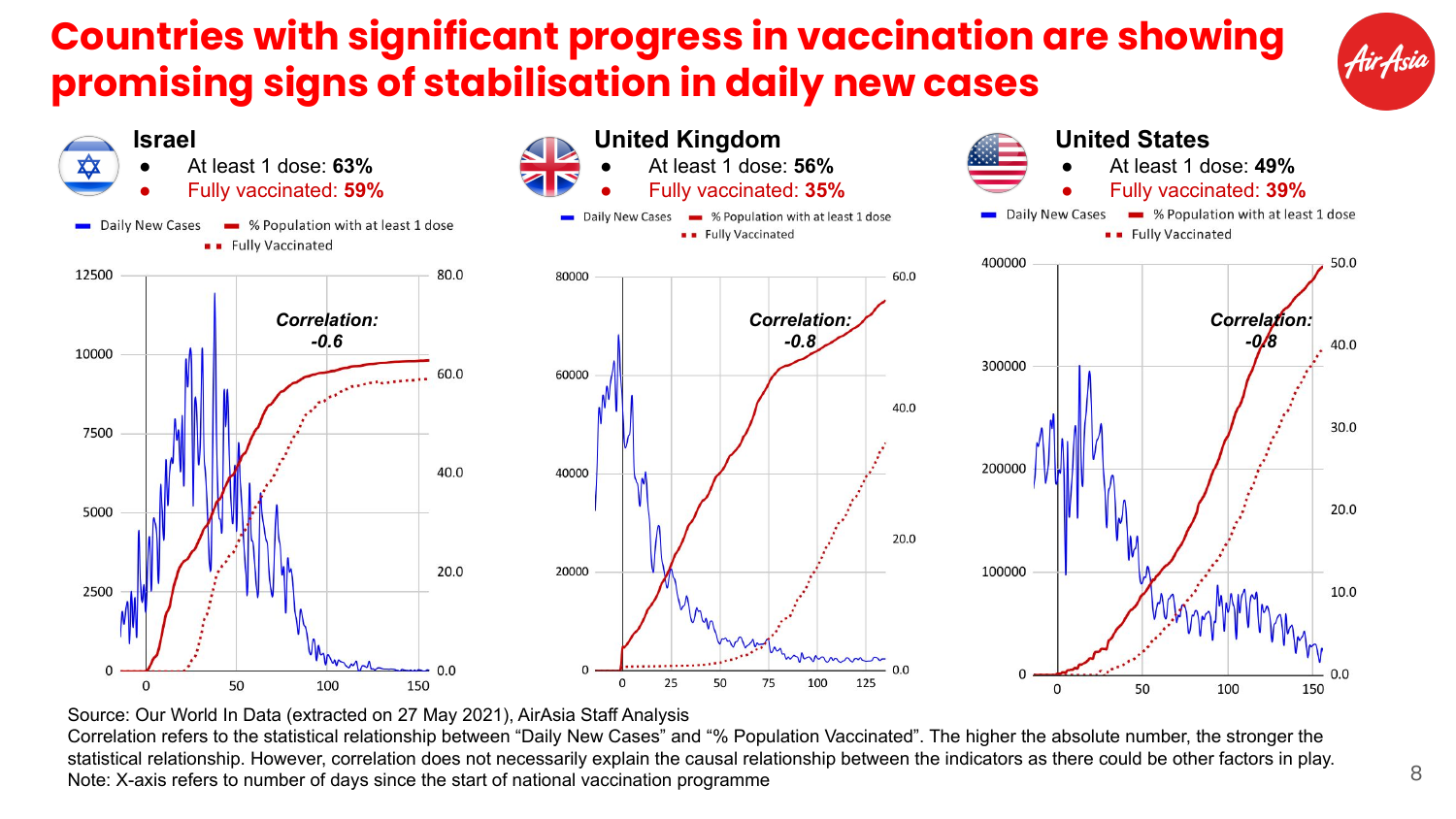# **Ensuring sufficient liquidity for the next 2 years**



- **Private Placement Raised RM336.5 million via two** tranches.
- **Danajamin scheme** have obtained approval letters from certain banks for RM500mn. In various stages of discussion with other financial institutions to secure balance, raising in total RM1bn. Application going into Danajamin soon.
- **Lease restructuring** in discussion with its lessors to negotiate the restructuring of leases and are making good progress.
- Carlyle Aviation is acquiring **Fly Leasing shares**, with expected cash proceeds of US57mn
- Positive **ongoing discussions for raising new capital** in Indonesia and Philippines
- Completed **SLB of 1 engine & sale of 1 engine** in 1Q21, after SLBs of 7 engines in 3Q20
- **Proposed Acquisition of 20% stake in BigLife Bursa** approval obtained on 24 May 2021. Requires shareholders' approval at EGM.
- **LTIS Bursa approval obtained on 24 May 2021.** Requires shareholders' approval at EGM.

| <b>Private Placement:</b><br><b>Utilisation of Proceeds</b>                                                                      | <b>Expected</b><br>timeframe | <b>Proposed</b><br><b>Utilisation</b><br>(RMm) | <b>Actual</b><br><b>Raised</b><br>(Mm) | <b>Actual</b><br><b>Utilisation</b><br>(Mm) |
|----------------------------------------------------------------------------------------------------------------------------------|------------------------------|------------------------------------------------|----------------------------------------|---------------------------------------------|
| Fuel hedging settlement                                                                                                          | $6 - 12$<br>months           | 146.6                                          | 108.6                                  | 89.3                                        |
| aircraft lease and<br>maintenance                                                                                                | 3 months                     | 95.2                                           | 70.5                                   | 70.5                                        |
| AirAsia Digital Sdn Bhd<br>business unit development<br>cost, product and marketing<br>expansion costs and<br>marketing expenses | Within 12<br>months          | 77                                             | 57                                     | 39.1                                        |
| General working capital<br>expenses                                                                                              | Within 6<br>months           | 135.5                                          | 100.4                                  | 94.7                                        |
| Estimated expenses for the<br>Proposed Private Placement                                                                         | Immediate                    | 0.2                                            | 0.2                                    | 0.2                                         |
| Total                                                                                                                            |                              | 454.5                                          | 336.5                                  | 293.9                                       |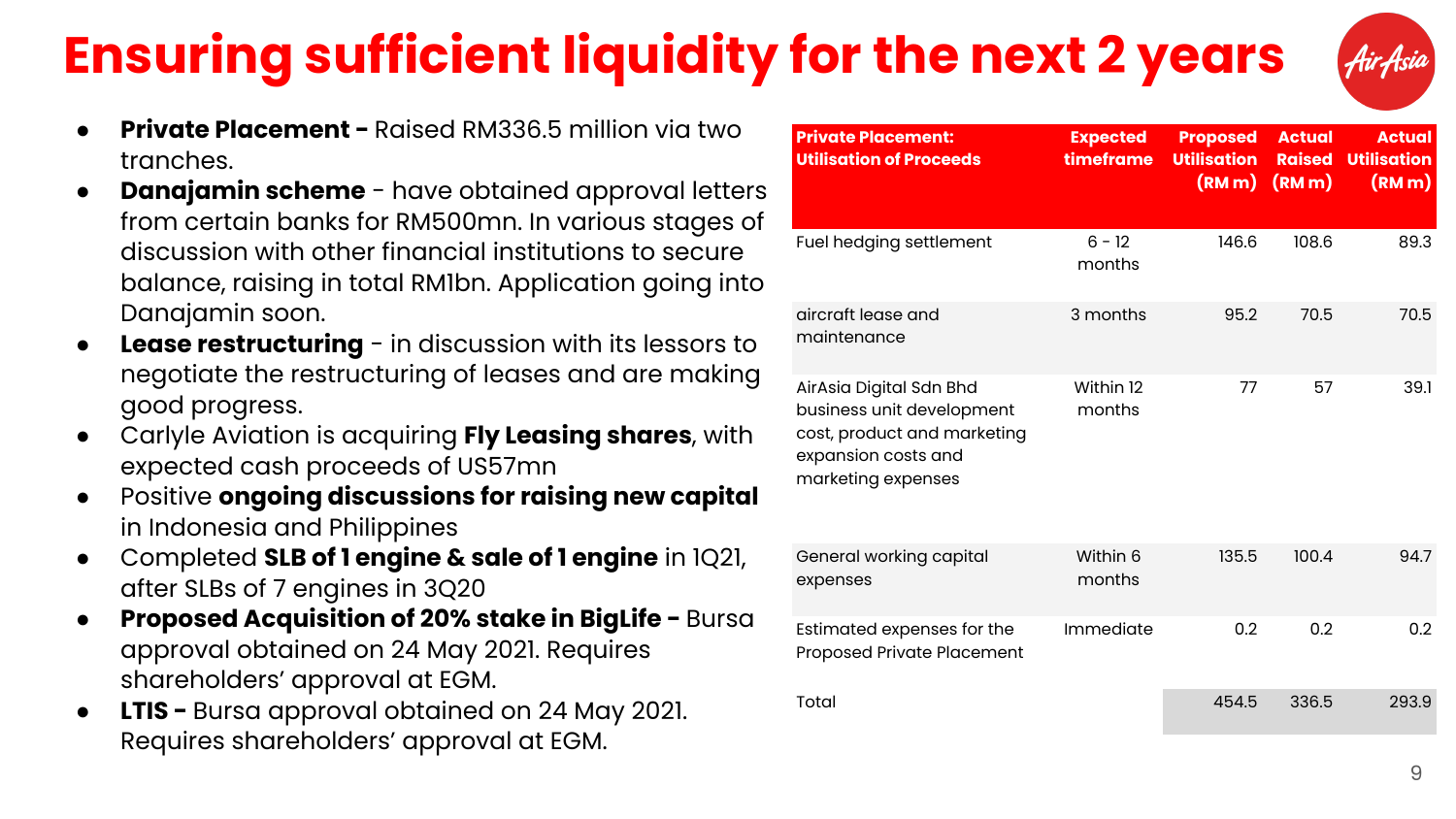# **Priorities in 2021 and Beyond**



#### **airasia super app**

- Asean expansion
	- airasia food to enter Indonesia and Thailand
	- airasia health to expand into Thailand, Indonesia and the Philippines
	- SNAP to be launched in Vietnam and Singapore
- New product offerings
	- airasia money
- Big Rewards
	- To strengthen BIG Points' position as a universal currency
	- Continue to engage and onboard new partners especially for BIG Xchange
	- BIG Xchange to be built into a universal exchange hub, allowing cross points conversion
- AirAsia Farm
	- To expand product variations on current platform
	- Focus on onboarding key accounts
	- Establish Sabah as main export hub
	- Appointed as the official distributor for Harumanis
	- Exploring expansion into other Asean markets

#### **BigPay**

- Ongoing development of lending products
- To launch insurance and wealth management products
- Expansion across Asean
- Enhancement of remittance products
- Interest in submitting for digital bank license in Malaysia

### **Teleport**

- Expansion of partnership with airlines
- Will receive our first freighter to capture the big cargo demand & converting selected passenger aircraft to cargo-only freighter planes
- The ambition is to be able to deliver consistently within 24 hours in any city AirAsia flies to
- End-to-end modular tech stack

#### **Asia Digital Engineering**

● To become the leading aircraft maintenance, repair and overhaul company in the region, following recent approval from the CAAM to perform base maintenance as well as line maintenance in Malaysia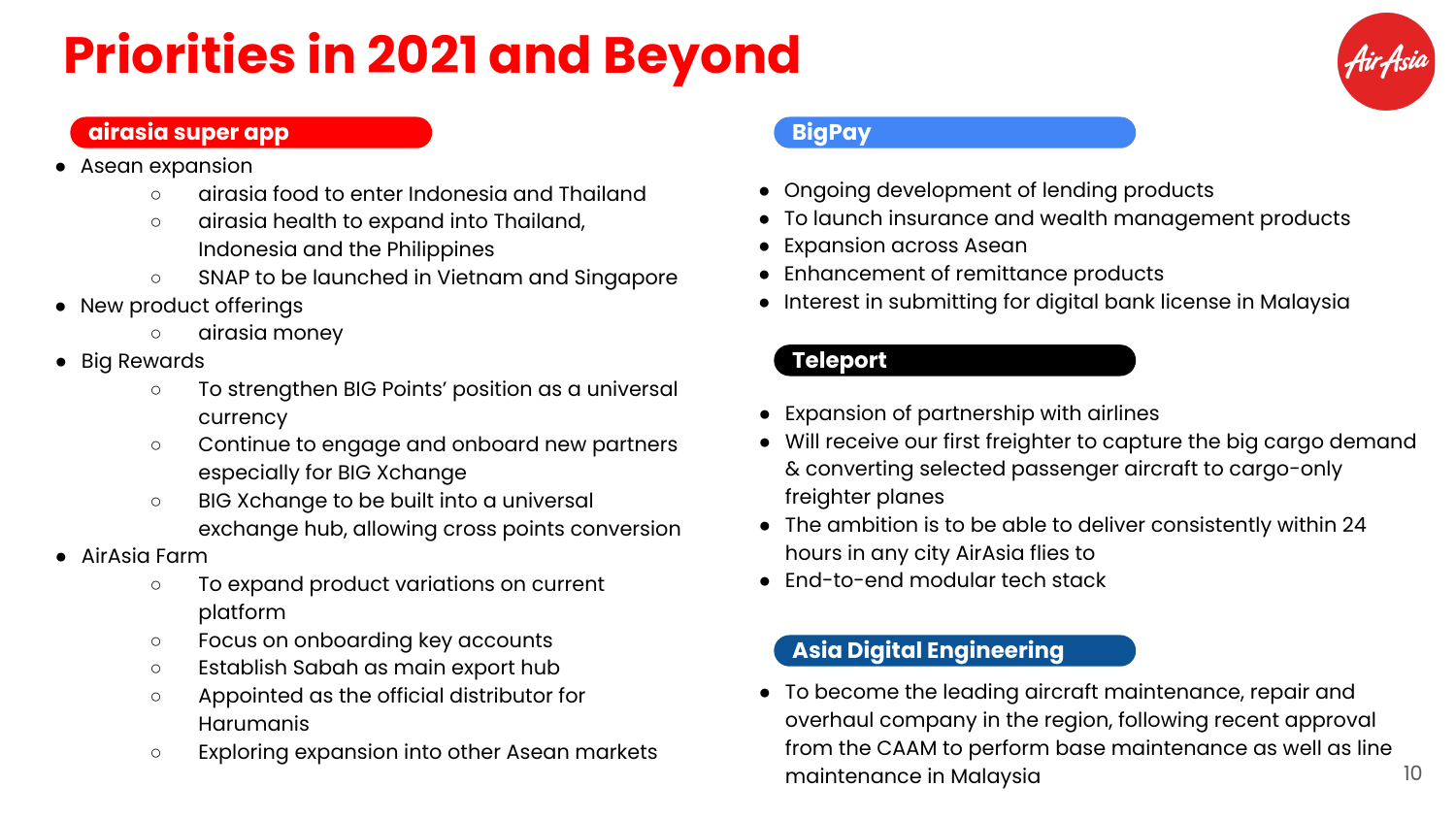## **Unqualified opinion by auditors for FY2020 report**



The audit report for the financial year 31 December 2020 is **UNQUALIFIED** with material uncertainty relating to going concern, in view of the ongoing impact of the COVID-19 pandemic on the economy, the tourism industry, the commercial aviation sector and our companies' operations.

The extract of the audit report is as below:

"The recent developments of vaccination against the COVID-19 pandemic and the implementation of national vaccination programmes in countries in which the Group operates as well as elsewhere around the world provide positive outlook for the commercial airlines industry. Nevertheless, the ability of the Group and of the Company to continue as going concern is dependent on the successful implementation and favourable outcome of various ongoing plans to respond to conditions above, including ongoing discussions with financial institutions and investors to obtain required funding, as well as negotiations with its lessors to restructure the existing lease arrangements. Further details are disclosed in Note 2.1 and Note 45 to the financial statements.

Our opinion is not modified in respect of this matter."

Note 45 of the audited financial statements details all funding and capital management efforts that is undertaken and currently being undertaken.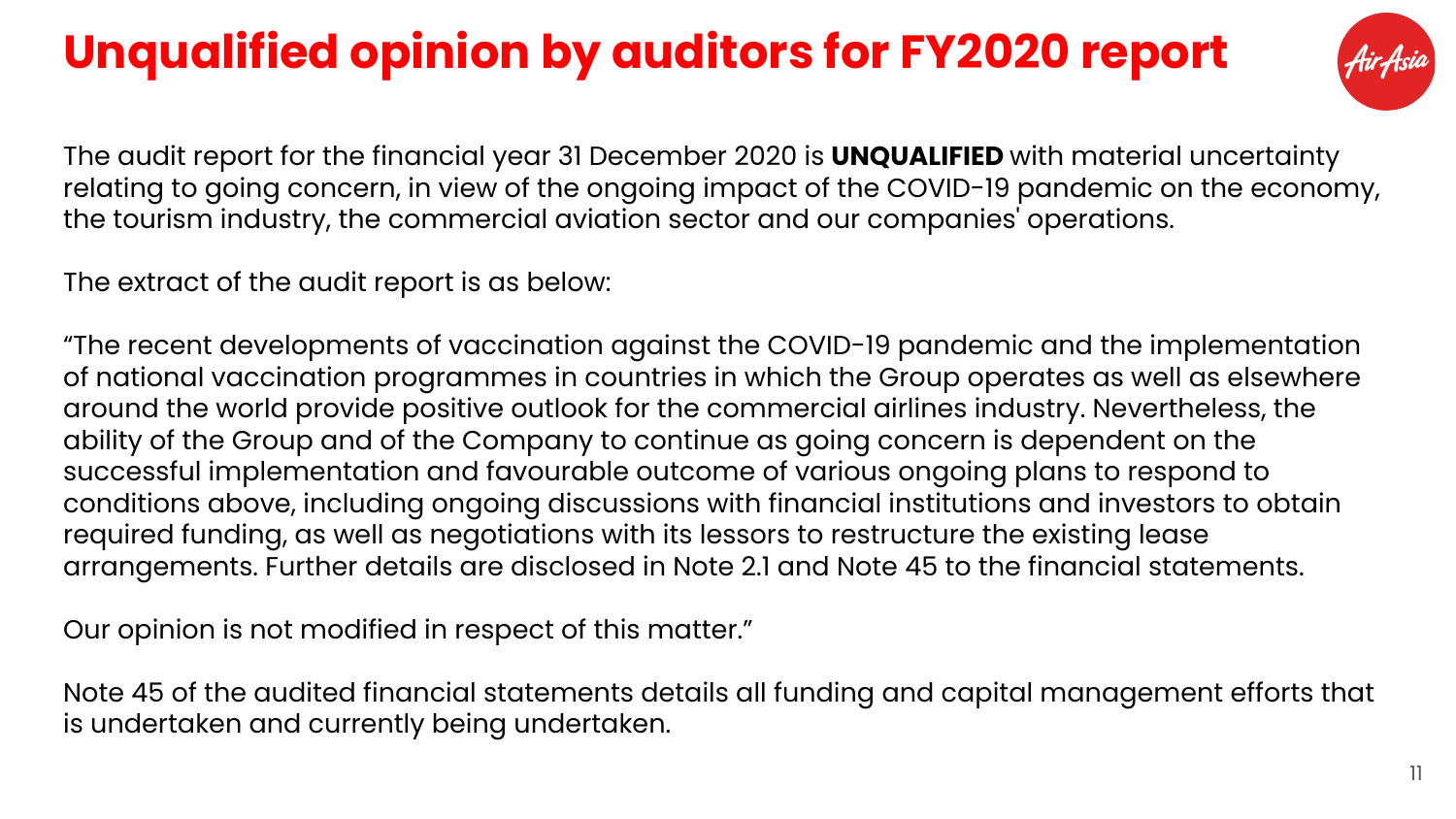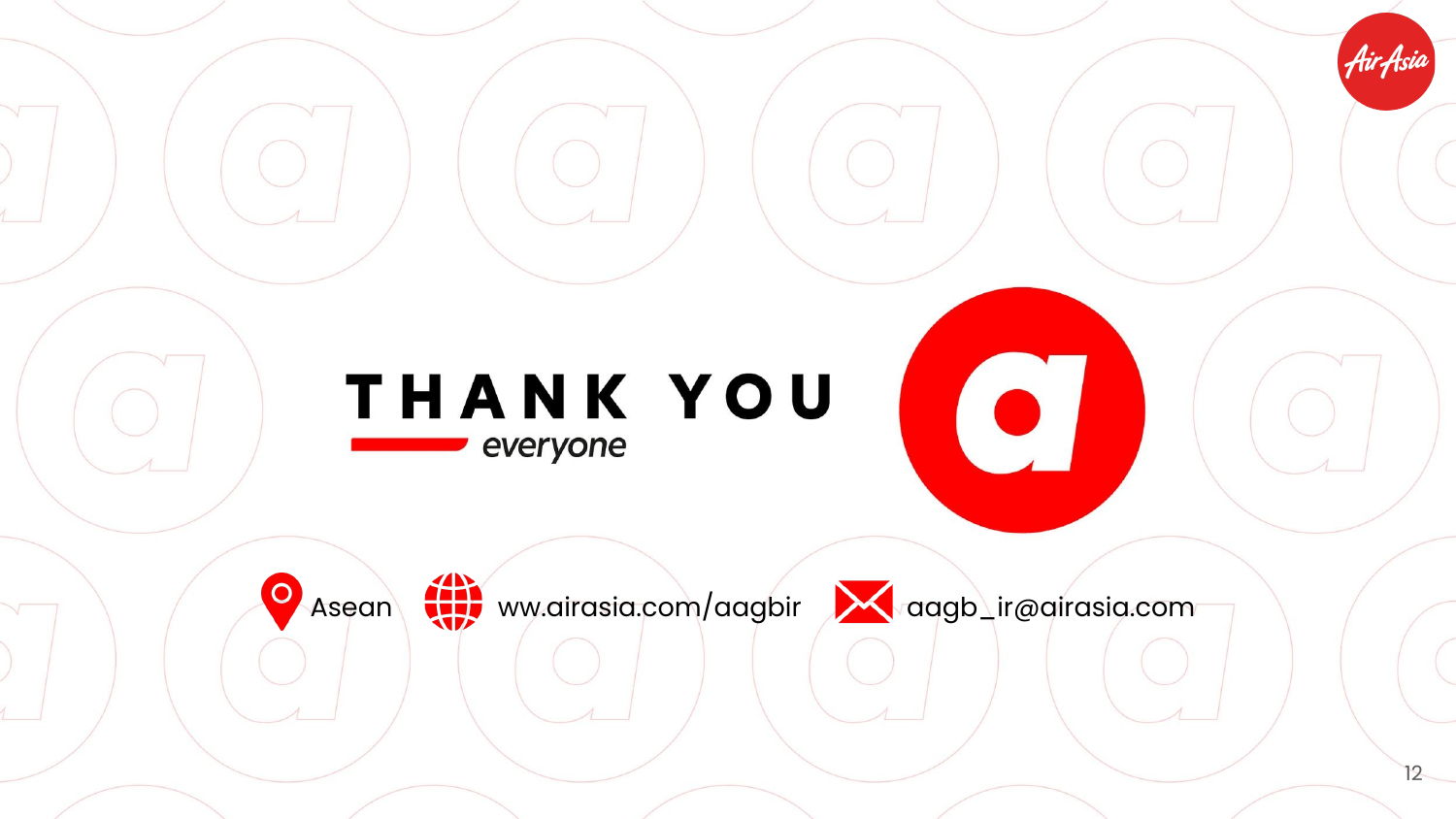## **1Q21 Airline Performance**



|                         |           | <b>MAA</b>                  |        |           | <b>IAA</b>                   |         |           | <b>PAA</b>               |         |
|-------------------------|-----------|-----------------------------|--------|-----------|------------------------------|---------|-----------|--------------------------|---------|
| <b>Key Indicators</b>   | 1Q20      | 1Q21                        | $\%$   | 1Q20      | 1Q21                         | %       | 1Q20      | 1Q21                     | %       |
| Passengers Carried      | 6,337,574 | 497,742 ▼                   | -92%   | 1,718,192 | 310,699 ▼                    | -82%    | 1,791,244 | 168,527 ▼                | $-91%$  |
| Capacity                | 8,242,796 | 683,886 ▼                   | $-92%$ | 2,336,940 | 552,780 ▼                    | $-76%$  | 2,134,440 | 227,160 ▼                | $-89%$  |
| Load Factor (%)         | 77%       | 73% ▼                       | -4ppts | 74%       | 56% ▼                        | -18ppts | 84%       | 74% $\blacktriangledown$ | -10ppts |
| RPK (million)           | 7,235     | 421 $\blacktriangledown$    | $-94%$ | 2,041     | 357 $\blacktriangledown$     | $-83%$  | 1,879     | 110 $\blacktriangledown$ | $-94%$  |
| ASK (million)           | 9,401     | 571 $\blacktriangledown$    | $-94%$ | 2,762     | 612 $\blacktriangledown$     | $-78%$  | 2,230     | 146 $\blacktriangledown$ | -93%    |
| Fuel consumed (Barrels) | 1,484,677 | 94,246 $\blacktriangledown$ | $-94%$ | 497,514   | 101,234 $\blacktriangledown$ | $-80%$  | 403,105   | 34,562 ▼                 | $-91%$  |
| RASK (US cents)         | 3.46      | 4.20 $\triangle$            | 21%    | 3.22      | 2.45 $\blacktriangledown$    | $-24%$  | 4.84      | 6.60 $\triangle$         | 36%     |
| CASK (US cents)         | 4.66      | 24.70 ▲                     | >100%  | 4.26      | 8.55 $\triangle$             | >100%   | 5.33      | 28.69 ▲                  | >100%   |
| CASK Ex-Fuel (US cents) | 3.35      | 22.60 ▲                     | >100%  | 2.75      | $7.04 \triangle$             | >100%   | 3.52      | 25.98 ▲                  | >100%   |